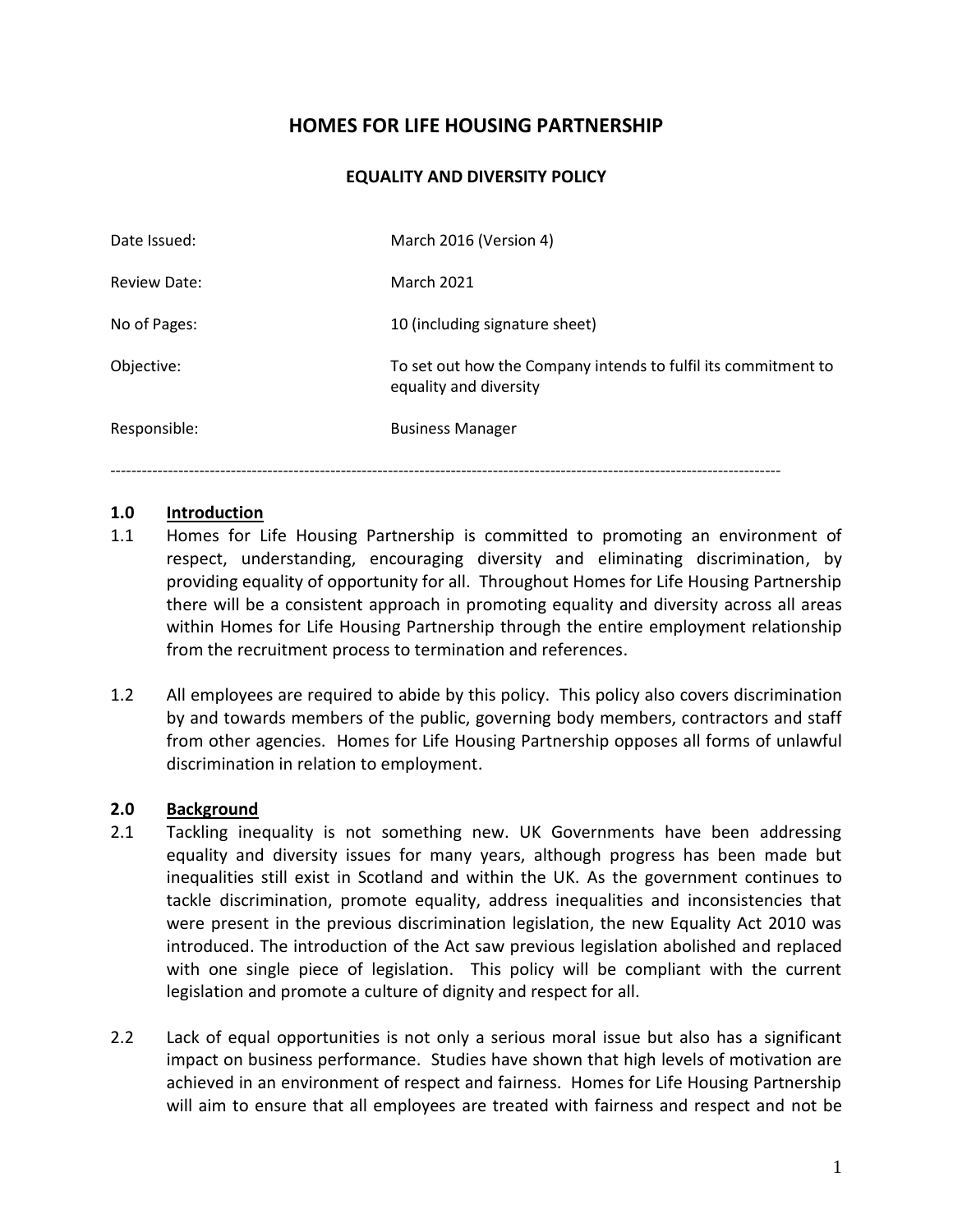discriminated on the grounds of marriage & civil partnership, sex, race, disability, age, religion or belief, gender reassignment, pregnancy & maternity and sexual orientation, or disadvantaged by any conditions or requirements which cannot be shown to be relevant to performance. Homes for Life Housing Partnership will therefore ensure all employees are provided with equality of opportunity in the course of their employment starting from recruitment.

# **2.3 Legal Framework**

The following details the specific acts relating to discrimination law.

• Equality Act 2010

# **3.0 Definitions**

# 3.1 Diversity

Is about valuing individual differences, Homes for Life Housing Partnership is committed to valuing and managing people's differences, to enable all employees to contribute and realise their full potential. Homes for Life Housing Partnership recognises that people with different backgrounds, skills, attitudes and experiences can bring fresh ideas and perceptions that will benefit Homes for Life Housing Partnership and its customers.

# 3.2 Equality

Is making sure people are treated fairly and given fair chances.

# **Equality is not about treating everyone in the same way, but recognises that their needs are met in different ways.**

Equality focuses on those areas covered by the law, and described as the Protected Characteristics of race, sex, disability, age, gender reassignment, marriage & civil partnership, pregnancy & maternity, religion or belief and sexual orientation.

# 3.3 Protected Characteristics

The grounds on which discrimination claims can be made: Age, Disability, Gender Reassignment, Marriage and Civil Partnership, Pregnancy & Maternity, Race, Religion or Belief, Sex and Sexual Orientation.

# 3.4 Direct Discrimination

Is treating someone less favourably than others based on a protected characteristic?

# 3.5 Indirect Discrimination

A policy, practice, procedure, provision or criteria that applies to everyone in the same way but might disadvantage a particular group, and which cannot be objectively justified in relation to the job.

# 3.6 Harassment

Conduct that violates a person's dignity or creates an intimidating, hostile degrading, humiliating or offensive working environment. The intention of the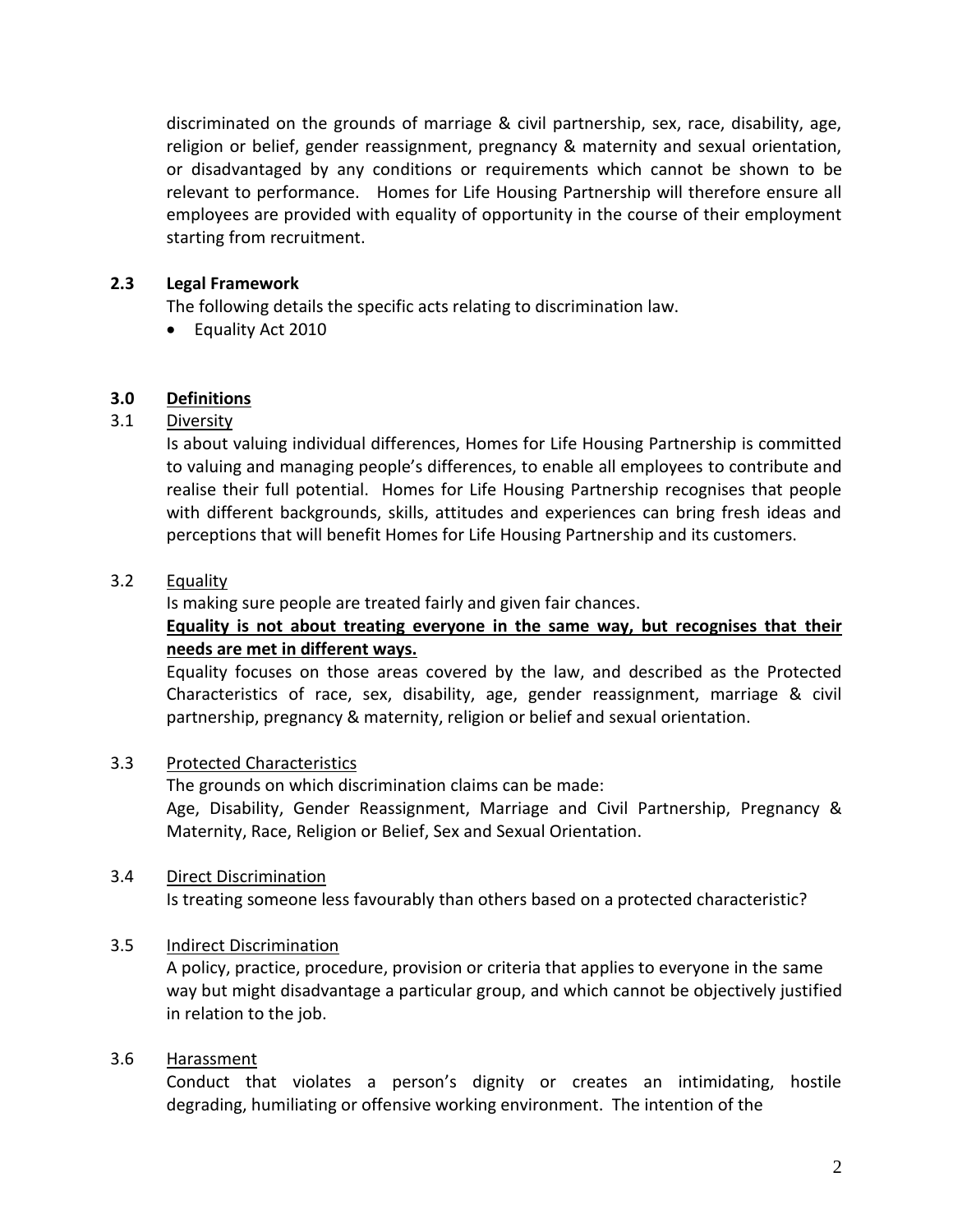perpetrator is irrelevant; it is the impact on the individual which determines whether harassment has taken place.

#### 3.7 Victimisation

Treating someone less favourably and discriminating against them because they have pursued or intend to pursue their rights relating to alleged discrimination, complained about the behaviour of someone harassing them or given evidence in someone else's discrimination complaint.

# 3.8 Positive Action

Addressing imbalances in the workforce, by encouraging members of under-represented groups to apply for jobs. Positive action may be applicable in setting equality targets. No quotas will be set by Homes for Life Housing Partnership but equality targets may be set to encourage people from a particular group or groups to apply for a vacancy in Homes for Life Housing Partnership in comparison to the local community where they are under-represented.

#### 3.9 Failure to make Reasonable Adjustments

Where arrangements disadvantage an individual because of a disability and reasonable adjustments are not made to overcome the disadvantage.

#### 3.10 Associated Discrimination

Discrimination against a person because they have an association with someone with a particular protected characteristic. E.g. a non-disabled person is discriminated against because of the action they need to take care of disabled dependent.

#### 3.11 Perceptive Discrimination

Discrimination against a person because the discriminator thinks the person possess that characteristic. E.g. a person is not short-listed for a job on the bases that the recruiter assumes the applicant does not have the correct VISA to work in the UK as they have a foreign looking name on their application form

#### 3.12 Employees

All permanent, temporary fixed term staff, including all managers, Director/ Chief Executive, and agency workers.

#### 3.13 Stakeholders

Contractors, consultants, tenants, customers, service users, other outside agency workers.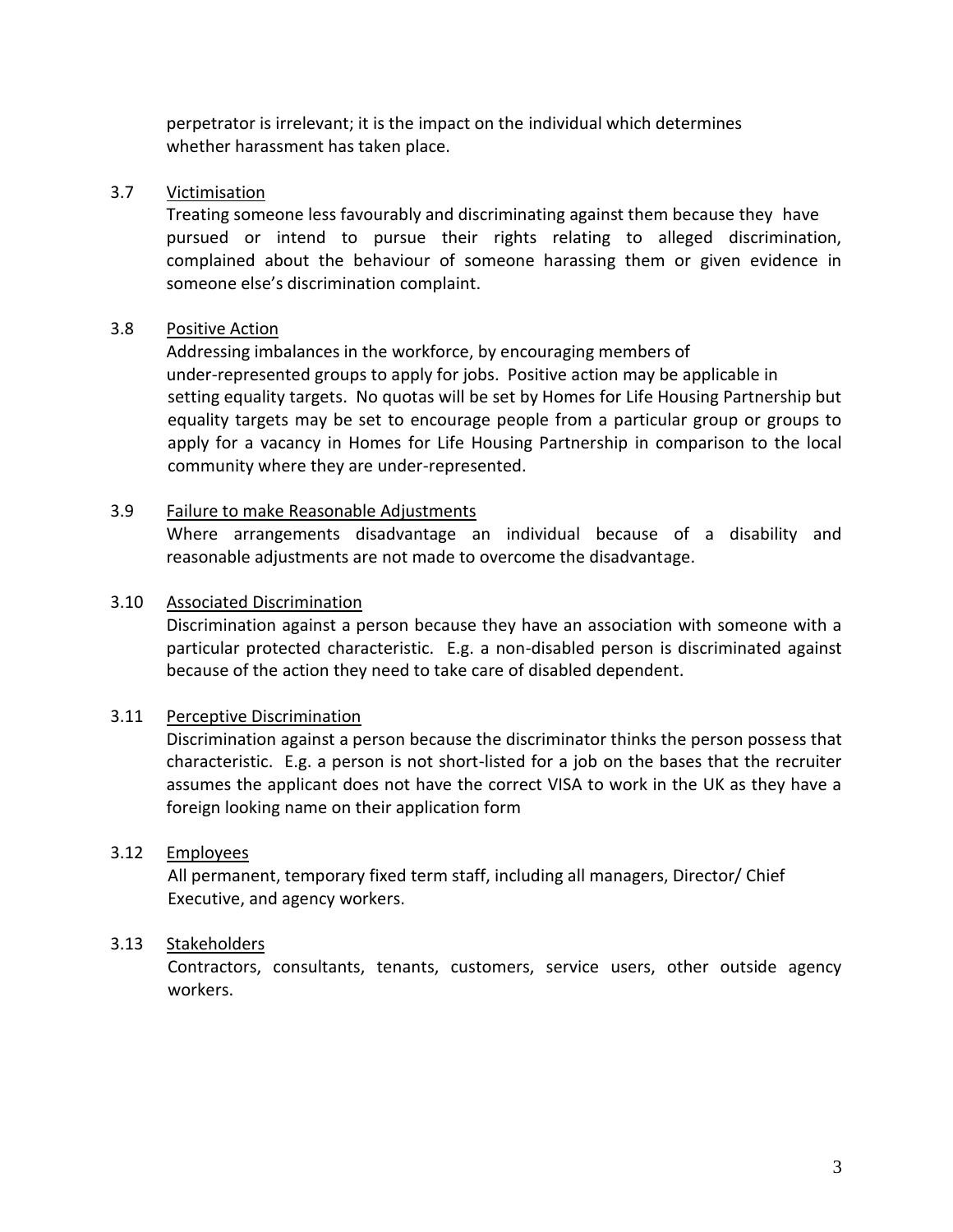#### **4.0 Policy Principles**

This Equality and Diversity Policy aims to:

- 4.1 Ensure integration of equality and diversity practices into all Homes for Life Housing Partnership does, and ensure that employees are treated with fairness and respect from each other and from members of the public, committee members, and contractors.
- 4.2 Require Homes for Life Housing Partnership to implement fair and just employment practices ensuring that no job applicant or employee will receive less favourable treatment on any grounds.
- 4.3 Ensure people are recruited and employees promoted solely on the basis of their own merit, experience, ability and potential. This applies throughout the entire duration of employment as all decisions will be based on only relevant merits.
- 4.4 Provide an environment appropriate to the needs of those from all walks of life, and offer a culture that respects and values each other's differences and promotes dignity, equality and diversity.

#### **5.0 Implementation of the Policy**

The Business Manager is responsible for the policy's day to day implementation.

- 5.1 Homes for Life Housing Partnership will ensure that all new employees and directors will receive induction on this policy. The policy will be widely promoted and integrated into all policies and procedures within Homes for Life Housing Partnership. Copies of the policy will also be freely available and displayed in Homes for Life Housing Partnership's office.
- 5.2 Appropriate training and guidance will be available to promote equality and diversity among staff and directors.

This policy applies to everyone in Homes for Life Housing Partnership and all have a responsibility to be alert to discriminatory behaviours and practices should they occur. Unacceptable behaviour and practices must not occur, however if or when a situation arises it will be dealt with immediately Breaches of the equality and diversity policy will be regarded as misconduct and will lead to disciplinary action which may include dismissal.

# **6.0 Recruitment / Selection**

6.1 It is Homes for Life Housing Partnership's policy that all recruitment decisions will be based completely on the merits and abilities of candidates alone and no other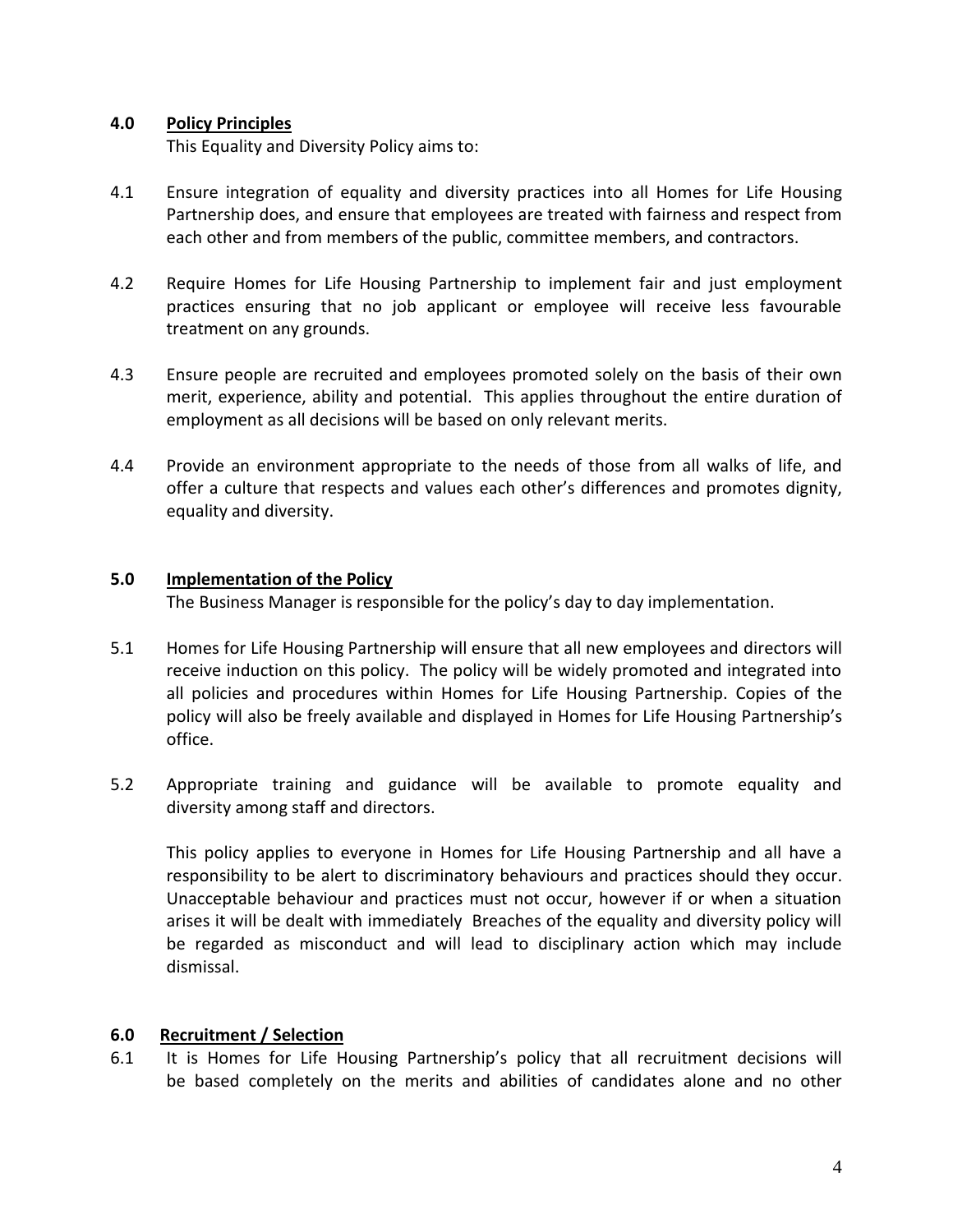criteria will be used. In order to achieve this, equality and diversity practices will be integrated into every stage of the recruitment and selection process.

- 6.2 A fair recruitment process will remove barriers to the employment of people of different backgrounds. This will enable Homes for Life Housing Partnership to recruit from the widest pool of talent, potentially raising the standard of their intake and therefore increasing the opportunity of a more diverse workforce which reflects the community it is serving. A more diverse workforce will improve the organisation's service delivery, as it will include staff with more knowledge and experience meet and aid in meeting the needs and aspirations of service users and potential service users.
- 6.3 To highlight Homes for Life Housing Partnership's commitment to promoting equality and diversity from the beginning of the employment relationship, all vacancies will be aimed at as wide a group as possible and any advertisement for a vacancy within Homes for Life Housing Partnership will state that an equality and diversity policy is in place. In addition the advert will also display any signs of equality bodies that Homes for Life Housing Partnership is affiliated with. The information contained in the advert and all vacancy literature will be clear and accurate to attract the most appropriate candidates from all groups across society, to allow them to decide their own suitability for the vacancy and whether they wish to proceed with applying. For those that wish to apply Homes for Life Housing Partnership will ensure that all application forms will have clear instructions for completion and application forms will be free from personal questions that are not relevant to the vacancy and that may lead to discrimination.
- 6.4 Homes for Life Housing Partnership will ensure all staff involved at any stage in the recruitment and selection process will receive equality and diversity awareness training. This will ensure that those involved in the recruitment process will not discriminate either knowingly or unknowingly by asking any questions which may lead to discrimination.

# **7.0 Terms and Conditions of Employment**

7.1 As part of the employment relationship being covered under this equality and diversity policy all contracts of employment will be issued in accordance with the job role and not the job holder. Employee's terms and conditions will be standard across all employees regardless of any of the protected characteristics. Employees will not receive less favourable terms and conditions for any reason other than relating specifically to the job role and the grade it attracts.

# **8.0 Training & Development**

8.1 Equality and diversity will apply throughout all training activities and resources.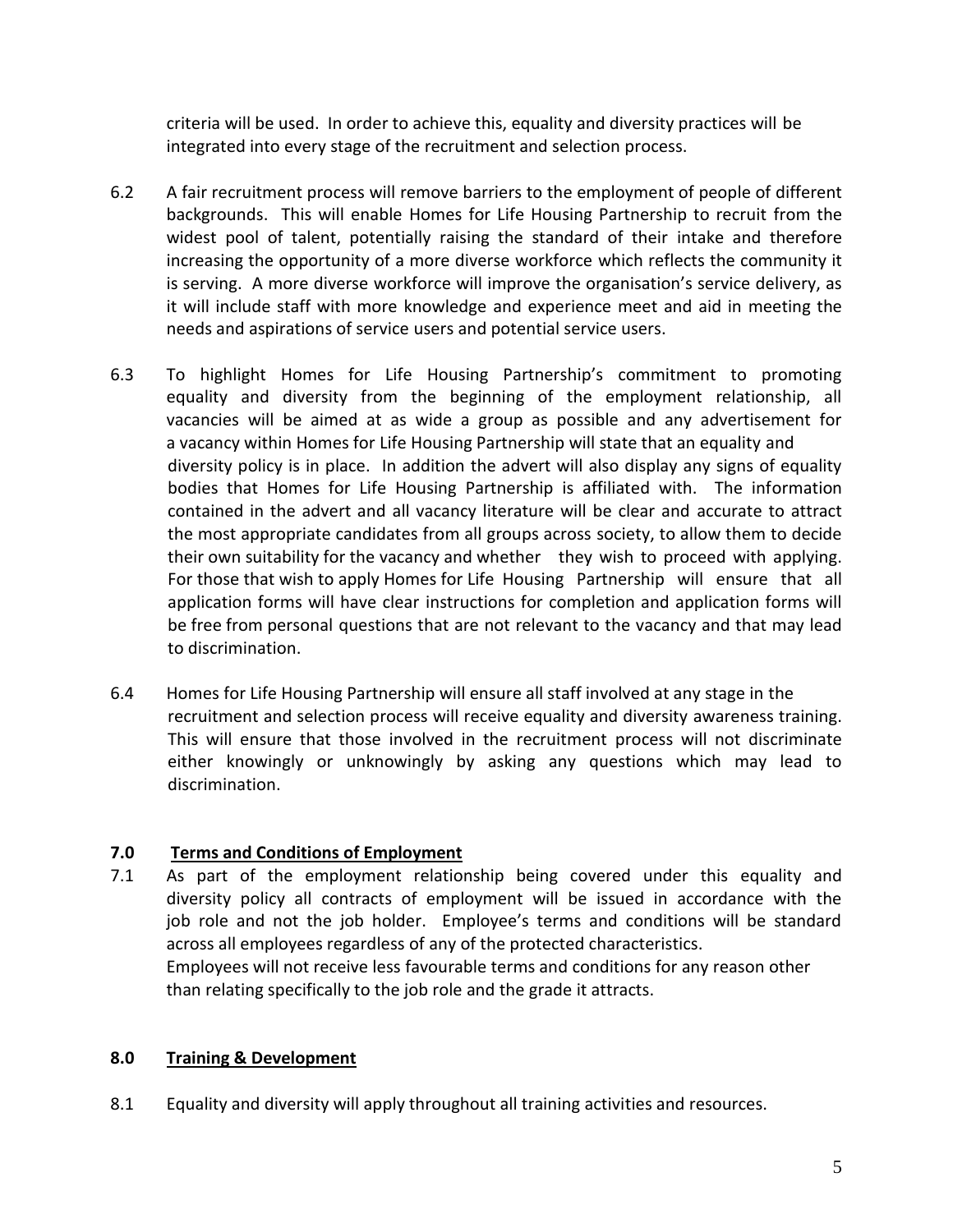Training and development opportunities will be given to all employees according to their job role. It is crucial that all employees are able to participate and enjoy any training opportunities or activities without discrimination or fear of harassment. Every attempt will be made to ensure learning materials will provide a positive image of people reinforcing an image and of equality of opportunity.

#### **9.0 Redundancy & Selection**

9.1 Redundancy selection will be made according to the statutory requirements and in line with Homes for Life Housing Partnership's Redundancy Policy. Criteria will be discussed with the Trade Union and or nominated representatives. The criteria will be set out and will be objectively fair and consistent. This will ensure that employees selected for redundancy are selected according to the chosen selection criteria and not in any discriminatory way either indirectly or directly.

# **10.0 Complaints: Employees**

This procedure is complemented by Homes for Life Housing Partnership's Dignity at Work policy. For further details please refer to the policy.

Where an employee feels they have been discriminated against, victimised or harassed, By another employee (including managers), the aim should be to deal with it informally in the first instance.

# 10.1 Informal Stage

An employee should aim to resolve the matter informally as it may be that the discriminatory action is unconscious and easily resolved once the situation is highlighted. This is often the most efficient way with dealing with such circumstances in order to maintain current working relations.

The employee should raise the issue informally with their line manager (if the complaint is against their manager then the manager next in line). The manager will speak to the employee whom the complaint is against. If it is found that the behaviour was in breach of this policy, an appropriate level of sanction will be decided in line with Homes for Life's Disciplinary Policy.

In addition, a file note of the incident will be kept on the complaining employee's fil, including a statement that the note will only be taken into account if there are any further incidents.

Dealing with the matter informally does not remove the complaining employee's rights to have the matter dealt with formally.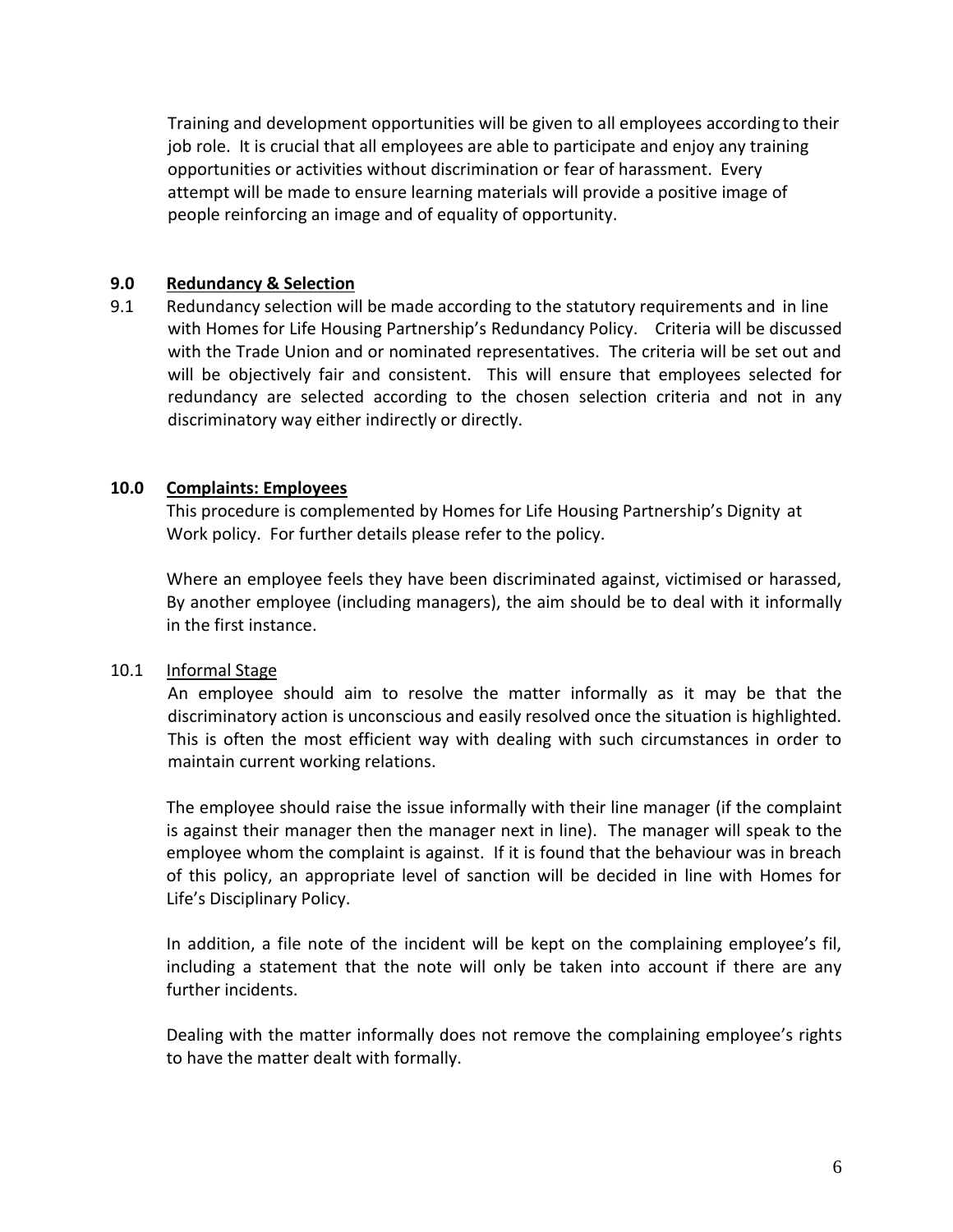#### 10.2 Formal Stage

If the employee is dissatisfied with the outcome, or the complaint is very serious, they should raise the matter, in writing detailing the complaint to their line manager. The complaint should then be dealt with under Homes for Life Housing Partnership's Grievance Policy. In line with this process an investigation into the compliant will be carried out. Employees who feel they are being subjected to harassment should raise the issue in line with Homes for Life Housing Partnership's Dignity at Work Policy.

If the outcome of the investigation is that a formal disciplinary hearing should take place this should be conducted in line with Homes for Life Housing Partnership's Disciplinary Procedures.

#### 10.3 Complaints made against employees

Where a complaint is made against an employee by another employee, Board/Committee members or stakeholder, it will be investigated and dealt with under Homes for life Housing Partnership's Disciplinary Policy.

#### **11.0 Complaints: Stakeholders**

The right to be treated equally with dignity and respect extends to out-side contractors, partners, service users, customers and any other agencies that are associated with Homes for Life Housing Partnership. Therefore, stakeholders also have a right to have any issues addressed under this policy. Any complaints will be investigated by Homes for Life Housing Partnership and appropriate action will be taken.

If a stakeholder feels that they are being discriminated against in the course of their working day with Homes for Life Housing Partnership, the following procedure should be followed.

#### 11.1 Informal Stage

Where possible, incidents should be dealt with informally.

The stakeholder should report the matter to their lead contact within Homes for Life Housing Partnership as soon as possible. It maybe that the discriminatory action is unconscious and easily resolved once the situation is highlighted.

The manager will discuss the situation with the individual whom the complaint is against and explain the expected standards of behaviour and the consequences of failing to comply with these. It will be made clear to the individual that continuation of such conduct may result in being refused access to Homes for Life Housing Partnership's premises, or services.

#### 11.2 Formal Stage

Where informal action is not appropriate or the matter is of a serious nature the complaint will be dealt with using the formal procedure. Where the formal procedure is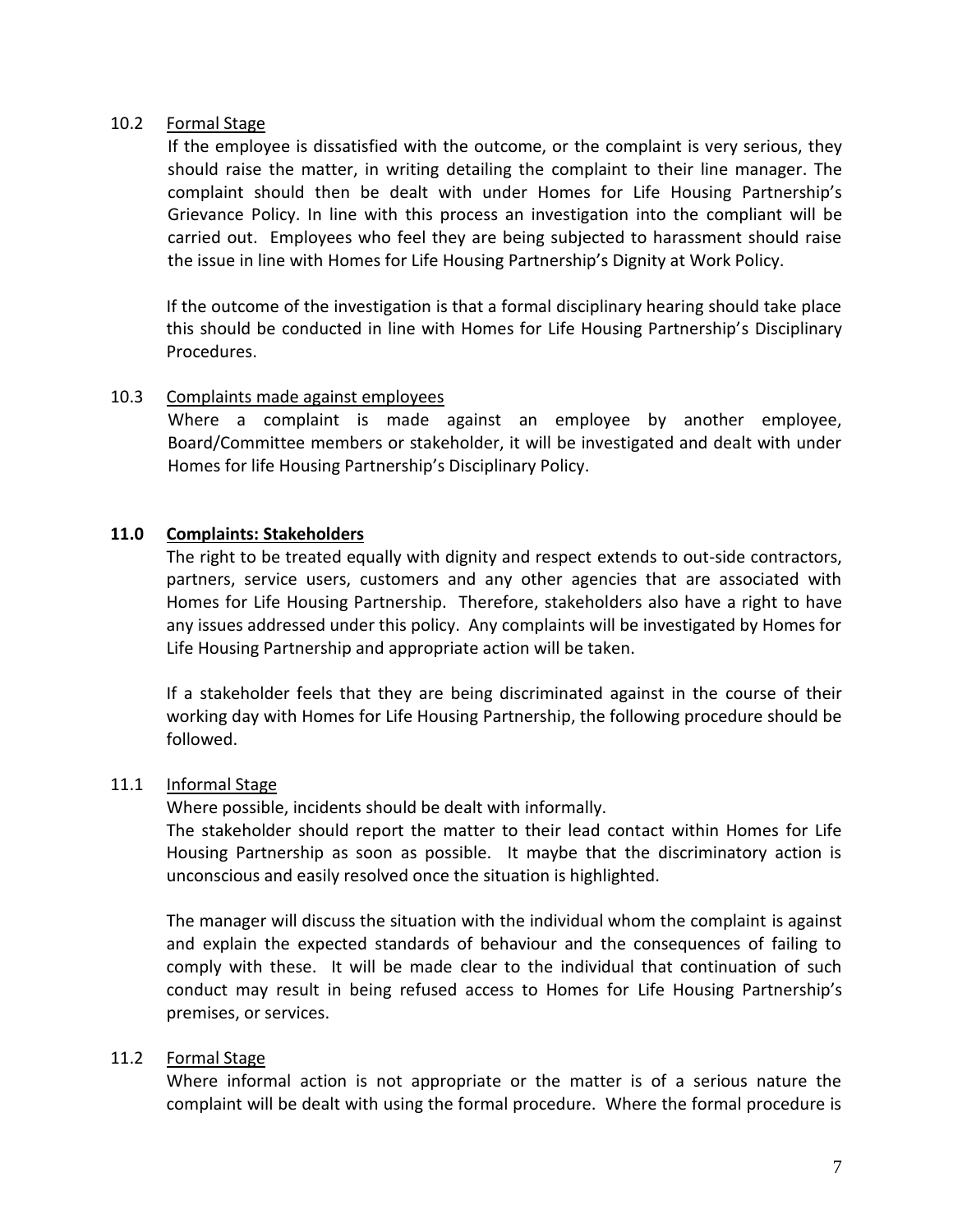instigated a thorough investigation will take place in the first instance. Where it is found that the individual has acted in an inappropriate manner, they will be written to officially by the relevant senior manager informing them that their comments, actions, behaviours are not acceptable and potentially discriminatory. The letter will state that further incidents will not be tolerated and that they may result in being refused access to Homes for Life's premises, or contact with its customers/employees/Board members. In cases of physical violence or serious threats the appropriate manager will notify the police.

In cases where the discrimination involves contractors or staff from other agencies the stages as detailed above will be carried out. However, due to the specific nature of the relationship between the organisation and these individuals/organisations, the following additional step should be included in the informal stage.

The Business Manager will contact the appropriate senior person within the company/organisation concerned to advise them that this type of behaviour is unacceptable and that if it is repeated then the individual concerned may be refused entry to organisation premises.

# 11.3 Complaints made by Stakeholders

Where stakeholders are in receipt of inappropriate behaviour from an employee of Homes for Life's board member or another stakeholder in connection with Homes for Life's business, the stakeholder should also raise the issue with their lead contact. The lead contact will then investigate into the complaint and deal with it in accordance with the appropriate procedure (depending whether the complaint is against an employee, a board member, a contractor, a partner etc.).

#### **12.0 Complaints: Governing Body Members**

Where a Board/Committee member feels they have been discriminated against, victimised or harassed, the aim should be to deal with it informally in the first instance.

#### 12.1 Informal Stage

If a Board/Committee member feels they are in receipt of inappropriate behaviour from another Board/committee member, an employee or any stakeholder in connection with Homes for Life, they should raise this immediately with the appropriate senior manager. The manager will discuss the issue with whom the complaint is against, explaining the required standards of behaviour and the consequences of failing to comply.

# 12.2 Formal Stage

Where formal action is the most appropriate, and thorough investigation will take place into the complaint. The complaint then will be dealt with in accordance with the appropriate procedure (depending whether the complaint is against an employee, a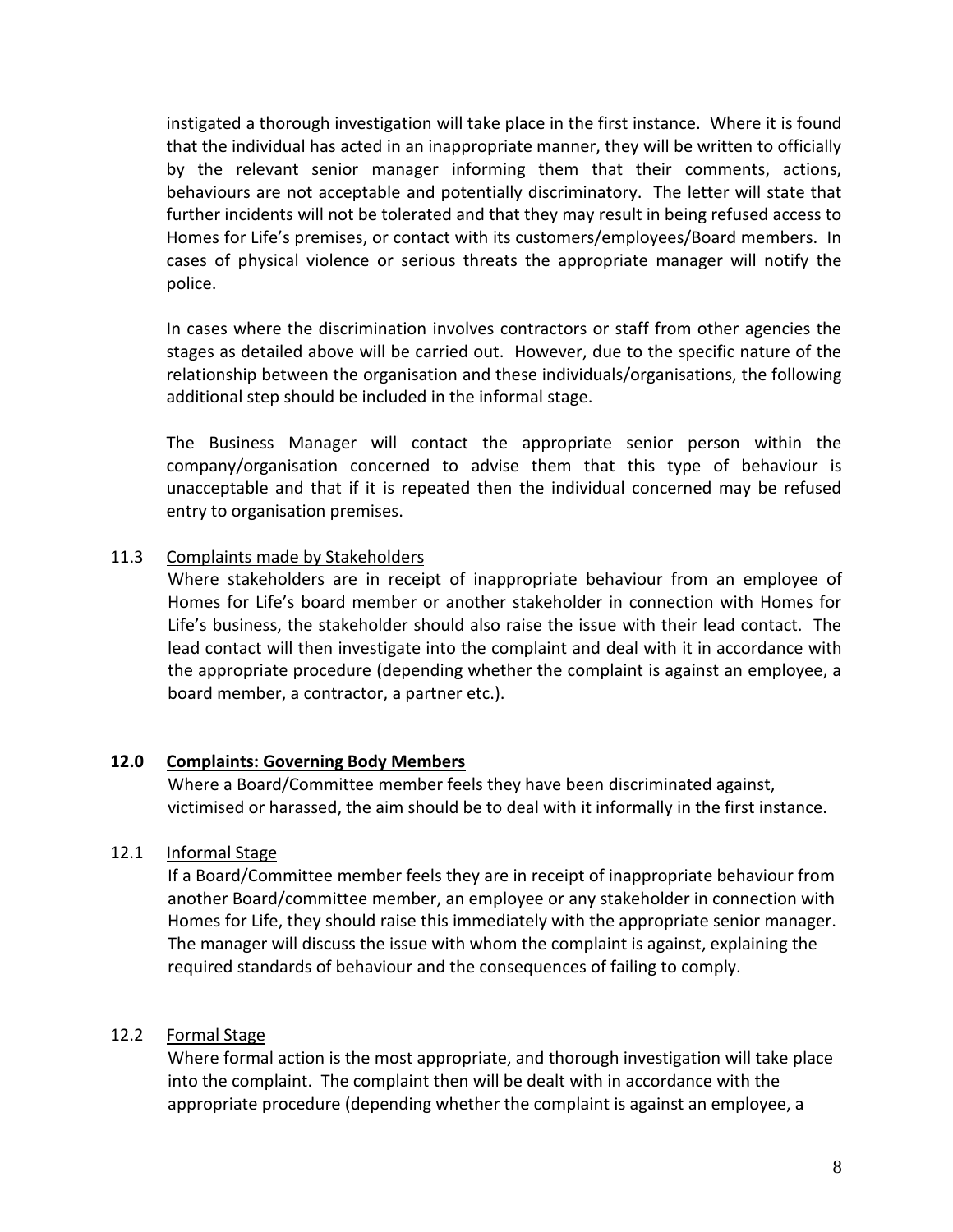board member, a contractor, a partner, etc.) In cases of physical violence or serious threats an appropriate manager will notify the police.

# 12.3 Complaints made against a Board/Committee Member

Where a complaint is made against a Board/Committee member. Homes for Life's Board/Committee complaints procedure will be used as appropriate. The complaint will be investigated by the Chair or another authorised person. If it is found that the inappropriate behaviour occurred, the Board/Committee member will be warned and informed of consequences of failure to comply with the expected standards of behaviour, which may include removal from the Board/Committee.

# **13.0 Monitoring And Review of Policy**

Responsibility for monitoring the application of this policy will rest with the Business Manager at Homes for Life Housing Partnership*.*

The Board will receive an annual report on implementation and adequacy of this policy. A full review will be carried out not less than every 5 years or earlier as required.